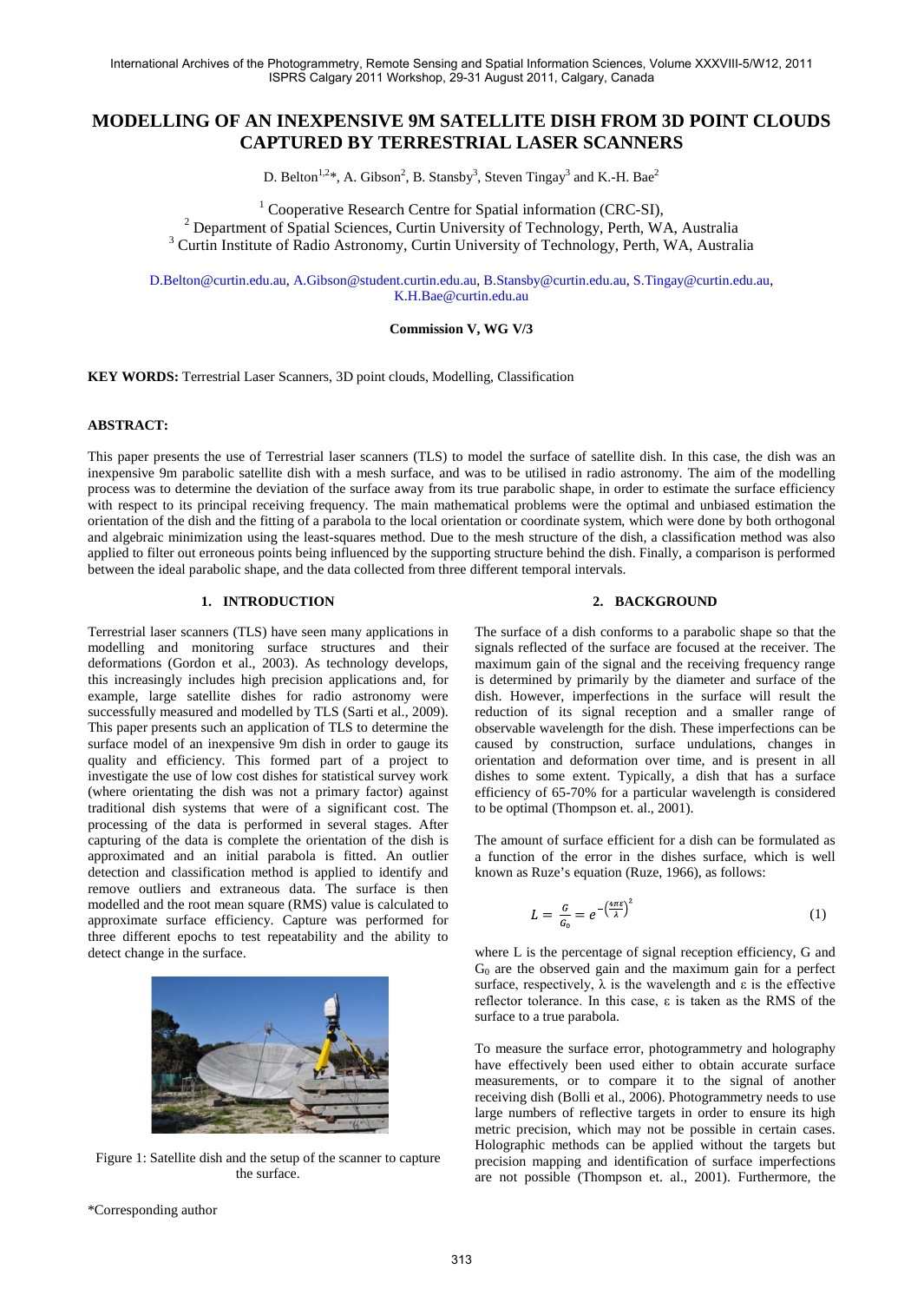spatial coverage of photogrammetric methods can be narrow since it is totally dependent on its target setup on the dish. Alternatively to these methods, TLS can be utilised to capture data points for modelling surfaces. Such a procedure has been applied to VLBI (Very Long Baseline Interferometry) telescopes as described in Sarti et al. (2009).

TLS has been previously employed in a variety of applications to model objects and surfaces with high accuracy (Schulz, 2004). The point accuracy of the sampled points from TLS may be greater than those achieved using traditional photogrammetric and surveying techniques depending on the individual instrument, but benefits are gained from the fast acquisition of high volumes of 3D point data (Jansa et. al., 2004). The advantage of dense sampling is it allows detection of small imperfections in the surface, which may not be recognisable with a sparser data set. Much accurate modelling is also possible due to its high spatial density with possible systematic errors from the TLS, which can only be removed by a calibration procedure. Furthermore, since the raw points are originally captured in 3D, there is no post-processing of the data as required by traditionally photogrammetry. Finally, the data is able to be captured without direct contact to the surface without reflective targets.

### **3. TEST SITE**

The focus of this paper was an inexpensive satellite dish, 9 metres in diameter, with a focal length of approximately 3.42m, and was manually constructed for radio astronomy. Surface data was captured using a Leica ScanStation (Leica, 2011), with a range error of approximately 2mm. Figure 1 depicts the dish modelled and the scanner setup relative to the orientation of the dish. There were several factors involved in the capture of the data. The first was that the dish had a limited ability to change its orientation. Unlike the method presented in (Sarti et. al., 2009), there was no ability to access or mount the scanner in the centre of the dish. This meant that the dish had to be orientated to the side and the scanner situated on top of a raised platform. Care had to be taken to ensure the stability of the platform, and the absence of environmental factors such as wind, which would affect the accuracy of the captured data.

Because of the limited viewing angle, there was the presence of high incident angles to the dish from the TLS, as illustrated in Figure 1. While this does not impact on the location of the sampled points, it does mean that the effect of the point uncertainty is not homogeneous over the entire surface (Bae et al., 2009).

The last experimental consideration was the construction of the surface. For this dish, the surface was formed out of mesh panels. This may cause two effects in the surface data. The first is that the surface is textured and not smooth as if solid panels were used, which may result a higher RMS value to the orthogonal direction to the local surface. The second effect is that the laser beam will pass through the mesh to sample the underlying surface, which causes the sampled point being biased due to the return signal comprising of a mix the dish surface, and the underlying support structure. As highlighted in Figure 6, this effect can even visually observed, when laser beams' incidence angle is nominally aligned to the angle of the holes in the mesh. To remove these erroneous points, a classification technique was applied to the raw point clouds, which will be describe in the latter section.

# **4. MODELLING THE DATA**

#### **4.1 Parabolic surface fit**

The ideal parabolic surface was fitted to the point cloud using least squares. The formulation of the problem was considered in two parts; finding the orientation of the dish with respect to the scanner orientation, and then fitting a parabola to the points sampled to the dished surface in the local orientation of the dish.

### **4.1.1 Orientation**

As presented in Figure 2, we introduce a coordinate system where its origin is located at the minimum of the parabola and the z-axis is aligned to the centre axis of the dish. The x-axis is constrained as being perpendicular to the z-axis to restrict rotation around the centre axis. To solve for the transformed coordinate system, three translation parameters and two rotation parameters are required. The three translation parameters  $(x_0, y_0,$  $z_0$ ) represent the location of the origin at the bottom centre of the dish. The two rotation parameters are specified as a rotation around the vertical z-axis  $(φ)$  and a rotation from the vertical zaxis  $(θ)$ . These angles reflect the physical orientation or alignment of the dish as shown in Figure 2.



Figure 2. Orientation parameters of the test dish.

The rotation matrix defining the orientation is defined using the two angles as

$$
R = \begin{bmatrix} \cos \varphi & \sin \varphi & 0 \\ -\cos \theta \sin \varphi & \cos \theta & \cos \varphi & \sin \theta \\ \sin \theta \sin \varphi & -\sin \theta \cos \varphi & \cos \theta \end{bmatrix}
$$
 (2)

The transformation of points from the scanner orientation into the local orientation of the dish is then specified as

$$
X'_{i} = (R) * (X_{i} - X_{0})
$$
\n(3)

where R is the rotational matrix specified in equation (2),  $X_0$  is the origin of the local coordinate system for the parabola and  $X_i$ is a point observed in the scanner coordinate system. A method for finding the initial approximate values for this transformation is outlined in section 5.

## **4.1.2 Parabola formula**

Once the sampled points are in the local coordinate system of the dish, the equation for the parabola of the surface is simply

$$
z' = \frac{x^{2} + y^{2}}{4f}
$$
 (4)

where x', y' and z' are in the transformed coordinates system defined by equation 2. The value *f* represents the focal length of the dish, and defines the nominal position of the receiver as (0,0,*f*), with respect to the local coordinate system of the dish. This is from the fact that signals propagating parallel to the direction of the z' axis will reflect off any given point on the dishes surface defined by (4), and intersect at this point.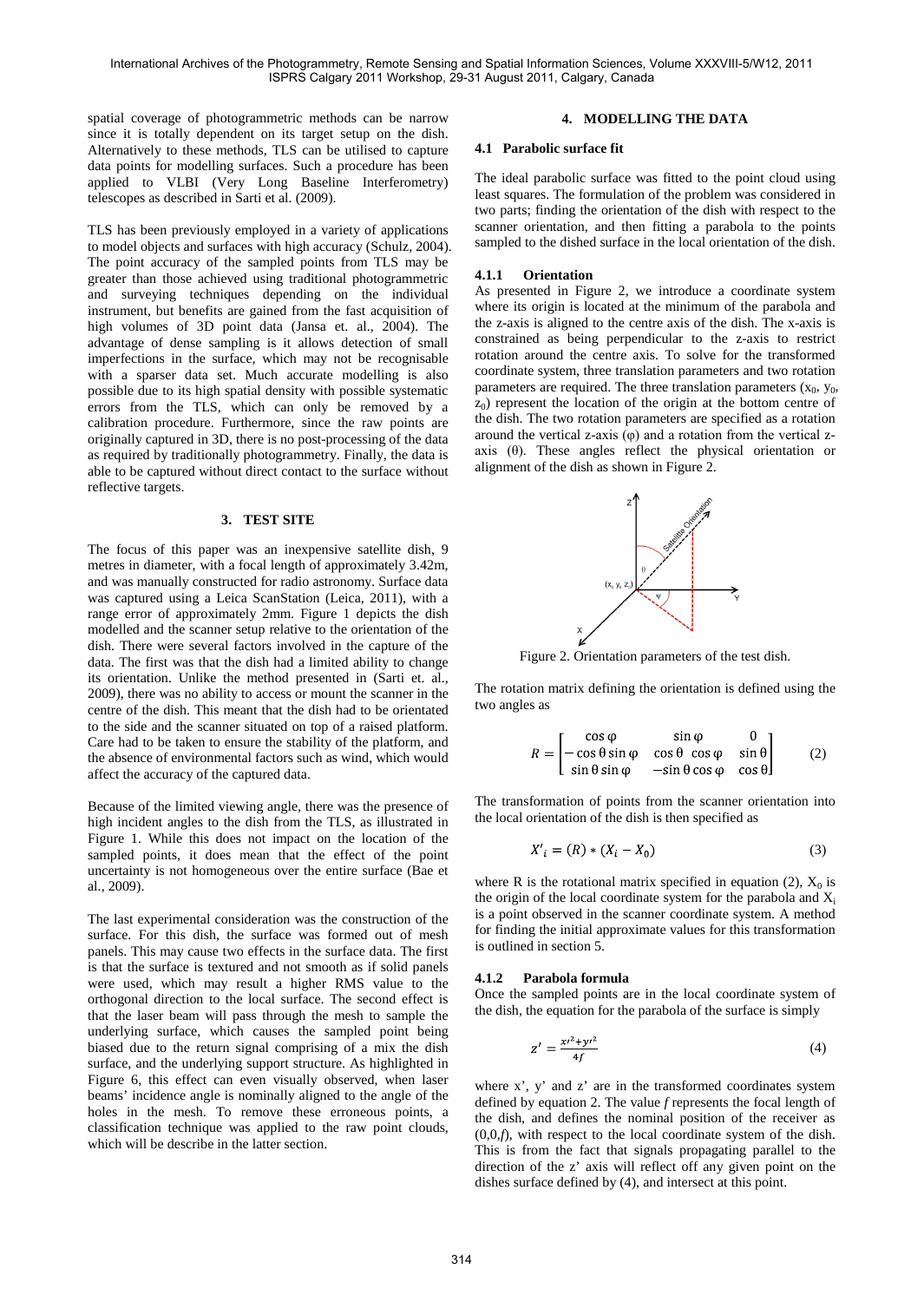## **4.1.3 Combining two parts**

In order to obtain the functional model *F* or the condition equation for the problem, Equations 3-4 can be combined as follows:

$$
F = (\cos(\varphi)(x_i - x_0) + \sin(\varphi)(y_i - y_0))^2 + (-\cos(\theta)\sin(\varphi)(x_i - x_0) + \cos(\theta)\cos(\varphi)(y - y_0) + \sin(\theta)(z_i - z_0))^2 - 4f(\sin(\theta)\sin(\varphi)(x_i - x_0) - \sin(\theta)\cos(\varphi)(y - y_0) + \cos(\theta)(z_i - z_0)) = 0
$$
 (5)

This can then be linearised in the form of

$$
r = F + \frac{\partial F}{\partial x_0} \delta_{x_0} + \frac{\partial F}{\partial y_0} \delta_{y_0} + \frac{\partial F}{\partial z_0} \delta_{z_0} + \frac{\partial F}{\partial \theta} \delta_{\theta} + \frac{\partial F}{\partial \varphi} \delta_{\varphi} + \frac{\partial F}{\partial f} \delta_{f}
$$
(6)

with partial derivatives of F with respect to the parameters, and *r* denoting the residual. Formulation of the least squares problem in matrix form is given as

$$
r_{n,1} = A_{n,6} \delta_{6,1} + W_{n,1} \tag{7}
$$

where  $\delta$  contains the optimal correction for the parameters  $x_0$ ,  $y_0$ ,  $z_0$ ,  $\theta$ ,  $\varphi$  and *f*, and *A* and *W* are the design and misclosure matrix defined, respectively, as

$$
A_{n,6} = \begin{bmatrix} \vdots & \vdots & \vdots & \vdots & \vdots \\ \frac{\partial F_i}{\partial x_0} & \frac{\partial F_i}{\partial y_0} & \frac{\partial F_i}{\partial z_0} & \frac{\partial F_i}{\partial \theta} & \frac{\partial F_i}{\partial \phi} & \frac{\partial F_i}{\partial f} \\ \vdots & \vdots & \vdots & \vdots & \vdots & \vdots \end{bmatrix}
$$
(8)

$$
W_{n,1} = \begin{bmatrix} \vdots \\ F_i \\ \vdots \end{bmatrix} \tag{9}
$$

The points captured from the laser scanner can be used to solve the parameters and find the residuals from the surface fit.

## **4.2 Algebraic fitting and geometric residuals**

It should be noted that the least square fit of the parabola is based on the algebraic distance of the points to the surface. In this case, this means that the residuals calculated are based on the distance of the sampled points to the fitted surface in the z' axis direction of the local dish coordinate system. As illustrated in Figure 3, these algebraic residuals  $r^{(z)}$  from the least squares solution will be significantly different from the true orthogonal residuals *r*, which is based on the distance of point to the surface in the surface normal direction. To determine the true RMS of parabola, these residuals must be corrected.

#### **4.2.1 Ortho-normal Least Squares fitting**

While it is possible to derive the functional model in terms of the orthogonal distances between the points and the surface (Ahn et. al., 2001), it was not applied in this case. The reason was that while fitting the algebraic surface may introduce some biasing, in this case there will be no observable difference to the geometric surface formulated using orthogonal residuals. This is due to the parabolic surface being relatively shallow and being fitted to the local orientation as depicted in Figure 2. For this reason, the algebraic surface is fitted and the residuals are corrected to reflect the orthogonal distances.



Figure 3: The algebraic residual compared with the orthogonal residual for a point.

#### **4.2.2 Exact Solution**

In figure 3, the relation between the sampled point  $(x_i, y_i, z_i)$  to the closest point on the surface  $(x, y, z)$  is sketched in 2D. For the local coordinate system of the dish at point  $(x, y, z)$ , the normal direction can be approximated for partial derivatives as

$$
\hat{n} = \begin{bmatrix} -\frac{x}{2f} \\ -\frac{y}{2f} \\ 1 \end{bmatrix}
$$
 (10)

The position of the sampled point can then be given in relation to the closest point based on the parametric function defined as

$$
\begin{bmatrix} x_i \\ y_i \\ z_i \end{bmatrix} = \begin{bmatrix} x \\ y \\ \frac{1}{4f} (x^2 + y^2) \end{bmatrix} + s \begin{bmatrix} -\frac{x}{2f} \\ -\frac{y}{2f} \\ 1 \end{bmatrix}
$$
 (11)

Equation 11 represents that the difference between the sampled point and the closest point on the dishes surface will be defined by some multiple *s* of the vector representing the normal direction defined in equation 10. This system can be solved to find the *x*, *y* values of the closest orthogonal point on the dish, and the *s* to determine the distance in terms of the multiples of the normal direction

#### **4.2.3 Approximate Solution**

For the previous method solving equation 11, it is not trivial to obtain the closed form solution, as it requires factorisation of a third order polynomial. Instead a simple method to approximate the solution is proposed, which locally projects the residual  $r^{(z)}$ onto the surface normal at  $(x_i, y_i)$ , as illustrated in Figure 3. The unit normal direction is specified as

$$
\hat{n} = \frac{1}{\sqrt{\left(\frac{x_i}{2f}\right)^2 + \left(\frac{y_i}{2f}\right)^2 + 1}} \begin{bmatrix} -\frac{x_i}{2f} \\ -\frac{y_i}{2f} \\ 1 \end{bmatrix}
$$
(12)

And the projected residual  $r^{(z)}$  onto the normal direction gives an orthogonal distance of

$$
r^{(a)} = \frac{r^{(z)}}{\sqrt{\left(\frac{x_i}{z_f}\right)^2 + \left(\frac{y_i}{z_f}\right)^2 + 1}}\tag{13}
$$

As can be seen in Figure 3, it is not the exact solution and will still slightly overestimate the residual. For a focal length of f=3.42 at a radial distance of 4m from the origin with a value of  $r^{(z)}$ =0.006, the approximate value was calculated as  $r^{(a)} = 0.0051794$ m, compared to the true value of  $r = 0.0051789$ m.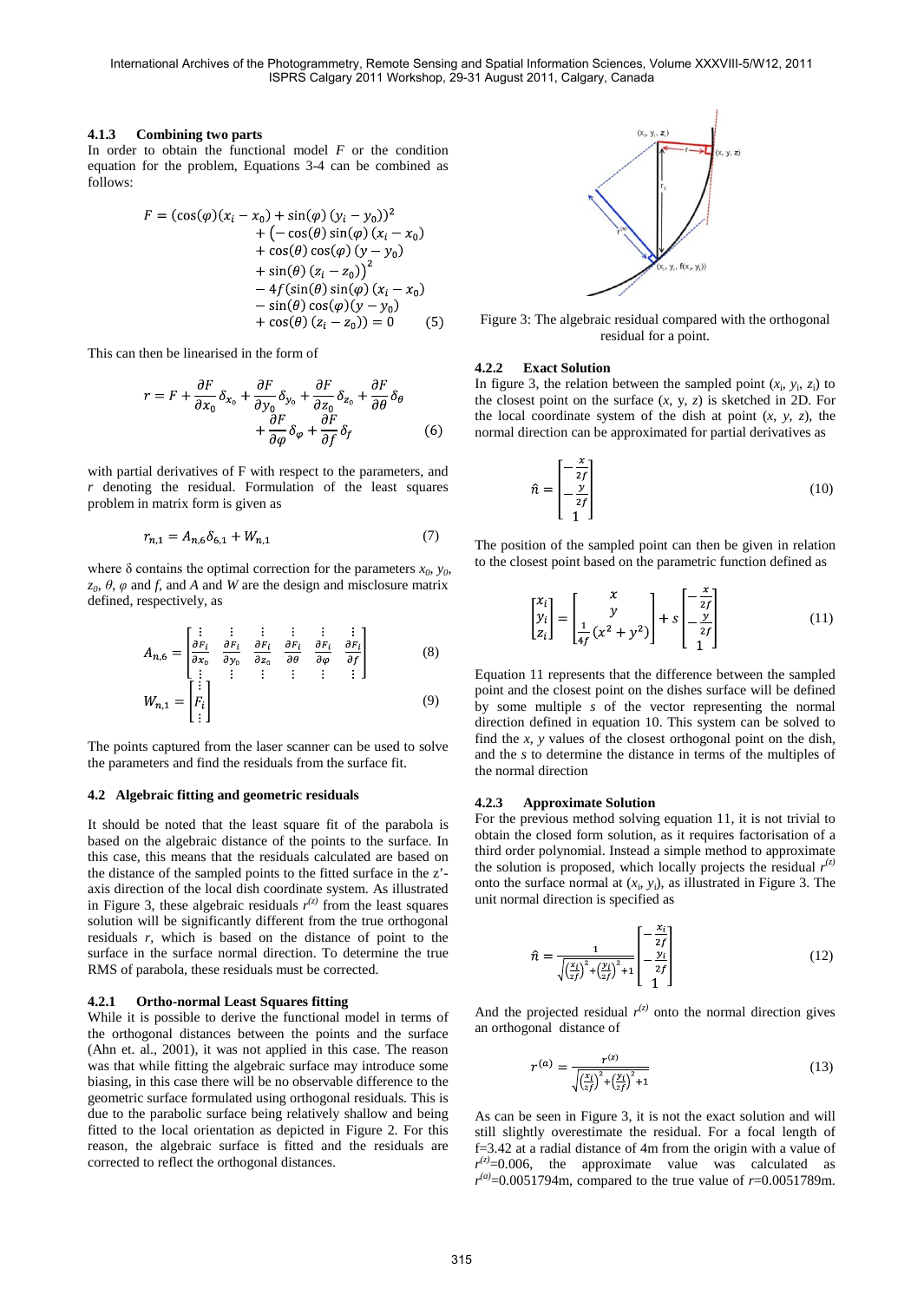In this case, the difference between  $r$  and  $r^{(a)}$  is insignificant, but the difference between  $r^{(z)}$  and  $r^{(a)}$  is significant, especially towards the edge of the dish. For example, Figure 4 shows the differences between  $r^{(z)}$  and  $r^{(a)}$  as a percentage with respect to the radial distance of the point to the centre of the dish. This shows a potential difference of up to 16.46% between residual values at the edge of the dish.



Figure 4: The difference between the algebraic residuals and the approximated orthogonal residuals. The x axis is the radial distance of the point to the centre of the dish and the y axis is the percentage difference between  $r^{(z)}$  and  $r^{(a)}$ .



Figure 5: Residual map of the fitted dish using algebraic residuals with a RMS of 0.0031m. The axes represent the local x and y coordinate system of the dish, with the bottom of the dish (closest to the ground) towards the right of the figure.



Figure 6: Residual map of the fitted dish using orthogonal residuals with a RMS of 0.0028m

Figure 5 presents the algebraic residual plot while figure 6 presents the corrected residuals over the dishes surface from the parabola fit outlined in Section 4.1.3. A slight reduction in the residuals, especially towards the edge of the dish, can be seen between the respective figures and a reduction in the RMS of the surface fit from 0.0031m to 0.0028m is observed.

# **4.3 Cleaning and refining the data**

The majority of the data cleaning was performed using Cyclone (Leica, 2011), the software used to capture the raw data. This was done by firstly removing the extraneous points around the dish, and then fitting a smooth surface to the actually surface of the dish. A loose tolerance was used at this stage that was significantly larger than the point uncertainty to ensure all point on the surface were included, while removing the majority of the sampled points captured from surrounding structures, frame work and the receiver legs. The fitting routine for the parabola was then applied to get the initial orthogonal surface fit and corresponding residuals. An outlier detection procedure was then applied to remove points deemed to not belong to the surface model of the dish.

Because of the mesh material of the dish, points on the supporting structure are also sampled. As previously mentioned, a problem may arise because, due to the beam diameter, some of the return points will be a blend of return signals from supporting structure and the dish surface (Lichti, 2004). This causes points on the mesh surface where the structure can be seen to be skewed slightly behind the dish, as seen in the residual plot in Figure 5.

Because the differences observed between the biased points and the points sampled on the surface are small (order of millimetres), outlier detection will not always eliminate these points. To remove them from the surface modelling, a classification method is utilised to try and identify these points. The method employed is based on the variance of curvature (Belton et al. 2006). The first step is to find the curvature of the surface using local neighbourhoods. The curvature is found using principle component analysis (PCA) on a small local neighbourhood, as outlined in Pauly (2002). Points with high curvature will relate to local regions of high variation in the point surface, such as those cased by the biasing occurring from the supporting structure. Such points can be classified if they exceed a threshold value.



Figure 7: Classification of points. Green and red points denote surface and high curvature points, respectively. Blue denote

discontinuities in local curvature information. The axes represent the local x and y coordinate system of the dish, with the bottom of the dish (closest to the ground) towards the right of the figure.

For the case of the satellite dish present in this paper, the results are shown as non-green points in figure 7. As can be seen, there are large regions of such classified points. This could be due to a combination of the angle of the hole in the mesh, the incident angle and anomalies in the instrument. To filter out the points that are being biased, the variance of curvature is used as an indicator, which approximates the second order surface change. A low variance of curvature indicates that local surface in the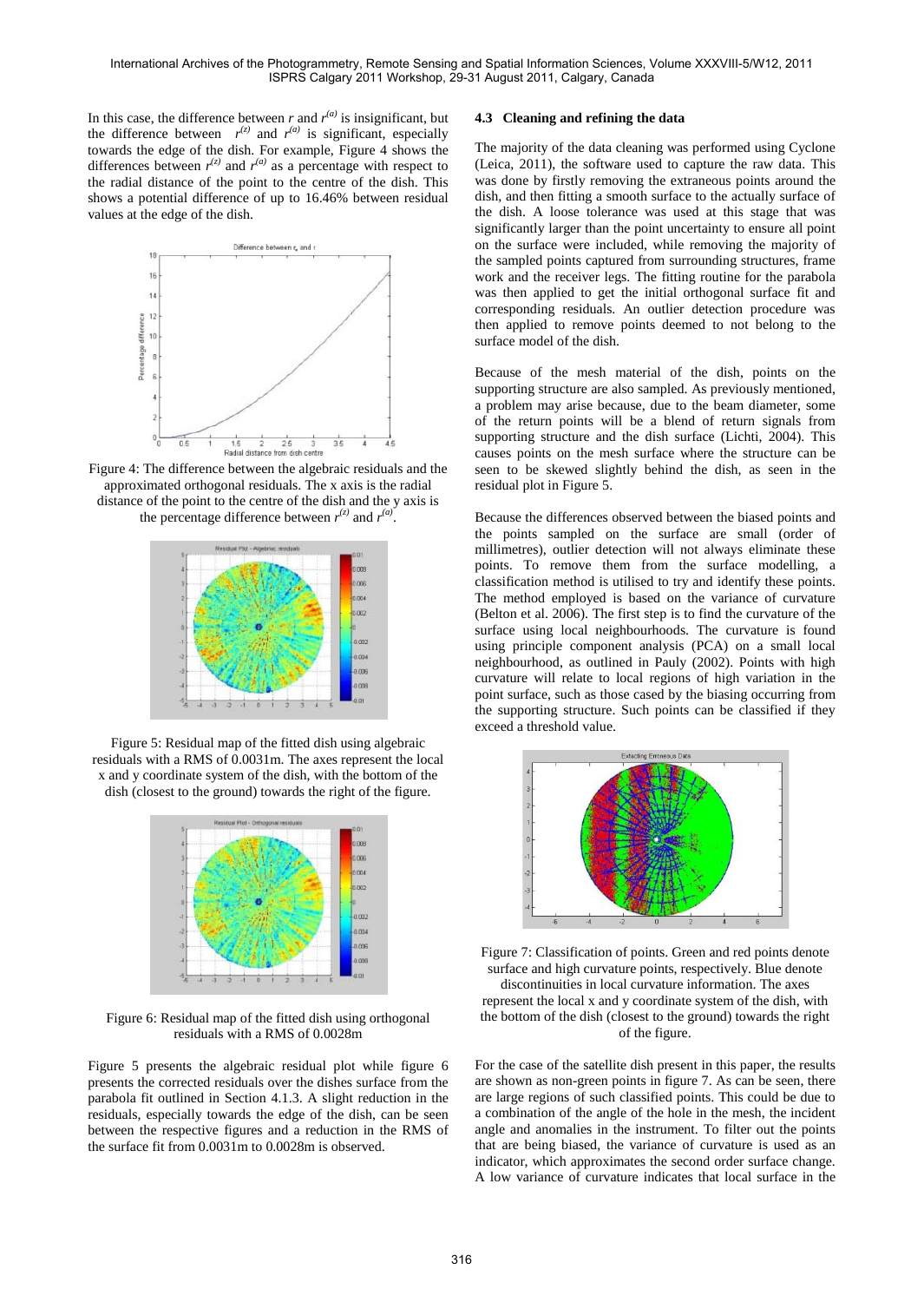neighbourhood is consistent. A high variance of curvature indicates the surface undergoes a change and is not consistent. A decision is based on threshold values in the form of

$$
(\kappa > thres_{\kappa}) \text{ and } (\nu ar_{\kappa} > thres_{var}) \tag{14}
$$

where the thresholds are adjusted until only the biased points are classified. Such classified points are indicated by blue points in Figure 7.



Figure 8: Residual plot of the dish after classified biased points have been removed, with a RMS of 0.0024m.

The classified points represent the majority of the biased points and can be used remove such points from the modelling process. A plot of the modelled residuals is shown in figure 8. With the biased points included a RMS value of 0.0028m was obtained, compared to a RMS value of 0.0024m when the majority of these points have been classified and removed. While this improves the modelled surface, how the physical effect causing the biased point will affect the surface efficiency of the dish is not known.

#### **5. RESULTS**

Three separate scans were taken at different dates. The first was before the antenna feed was installed, the second several days after the receiver and legs were in place, and the third was taken just over eight months after the second scan. Initial orientation parameter values were found from a plane fit and the focal length from the manufacturer's specification. A plane was fitted using PCA to the data points to determine the normal direction and the lowest point with respect to orientation of the dish. The normal direction ( $[n_x, n_y, n_z]^T$ ) was used to approximate the orientation of the dish by

$$
\theta = \cos^{-1} n_z \tag{15}
$$

$$
\varphi = \tan^{-1} \frac{n_x}{n_y} \tag{16}
$$

where the lowest point was used to approximate the origin of the point.

An initial parabola fit was performed as specified in Section 4.1. The results were used to test for outliers. To limit the effects of the scanner beam passing through the mesh, the classification process highlighted in Section 4.3 was used to remove and limit the effects of the points biased by the underlying support structure. A parabola was then refitted to the remaining points. The results are presented in Figure 9 in the form of a residual map over the surface of the dish.

The focal lengths values are approximately equivalent for each scan epoch to within 2mm. These focal length values are presented in Table 1, along with the RMS value for each scan.



Figure 9: Residual plot of the dish on (a) 9 Dec 2008, (c) 15 Dec 2008 and (e) 27 August 2009. (b) is the difference between the 9 Dec 2008 and the 15 Dec 2008. (d) is the difference between the 15 Dec 2008 and the 27 Aug 2009. (f) is the difference between the 9 Dec 2008 and the 27 Aug 2009.

| Date        | <b>RMS</b> | <b>Focal Length</b> |
|-------------|------------|---------------------|
| 9 Dec 2008  | 0.00237    | 3.4419              |
| 12 Dec 2008 | 0.00275    | 3.4400              |
| 27 Aug 2009 | 0.00250    | 3.4414              |

Table 1: RMS and focal length values of the parabola fit for the different setup dates.

A jump in the RMS value can be seen between first and second scan. This coincides with the installation of the receiver and support legs. The effect of installing the receiver legs can be seen in Figure 9(b). Looking at the difference in residuals between the first and second scan, a deformation at roughly  $120^\circ$  intervals at the edges of the dish shows the effect of the receiver legs on the shape of the dish. There is no significant observable difference in the residual plot between the second and third scan, as shown in Figure 9(d), except where the biased points from the underlying structure have not entirely been removed, however there is a decrease in the RMS value between the second and the third scanning period. This could indicate the overall deformation caused by installing the antenna legs settling over time, or that the second scanning period was affected by an unknown external. Additional scans need to perform to clarify this.

The observed RMS value will be comprise of two parts, the point uncertainty  $(\sigma_i)$ , and the error caused by surface imperfections of the dish from the true parabolic shape  $(\sigma_s)$ .

$$
RMS^2 = \sigma_i^2 + \sigma_s^2 \tag{17}
$$